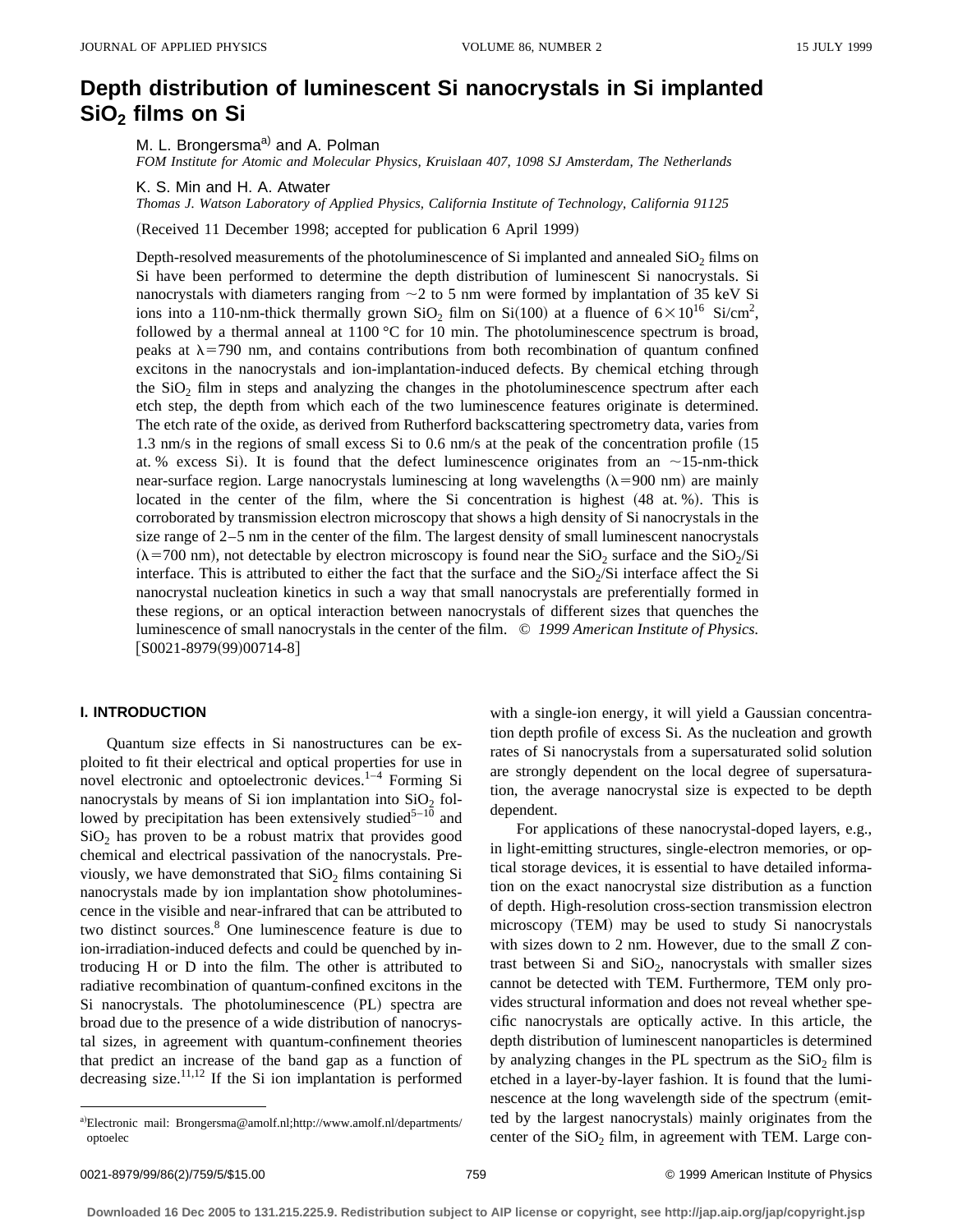tributions from small luminescent nanocrystals (not detectable by TEM) are found near the surface and the  $SiO<sub>2</sub>/Si$ interface. It was also found that the defect luminescence that is often found in Si implanted  $SiO<sub>2</sub>$  film originates from the near-surface region.

# **II. EXPERIMENTAL**

A 110-nm-thick  $SiO<sub>2</sub>$  film grown by wet thermal oxidation of a lightly B-doped  $Si(100)$  wafer was implanted at room temperature with 35 keV Si ions at a fluence of 6  $\times 10^{16}$  Si/cm<sup>2</sup>. The sample was subsequently annealed at 1100 °C for 10 min in a vacuum at a base pressure below  $3 \times 10^{-7}$ mbar to induce nucleation and growth of Si nanocrystals.8 Bright-field cross-sectional TEM images of the film were made under slightly unfocused conditions to enhance the contrast between the Si nanocrsytals and the  $SiO<sub>2</sub>$  matrix. The  $SiO<sub>2</sub>$  film containing the nanocrystals was then etched off in a series of subsequent etch steps of 10 s each, using buffered hydrofluoric acid (HF) at room temperature.

Rutherford backscattering spectrometry (RBS) was used to determine the Si concentration depth profiles after each etch step. A 2 MeV He<sup>+</sup> beam was used at an angle of  $4^{\circ}$  off the sample normal and a scattering angle of 92°. The depth resolution was 10 nm. Room-temperature PL spectra were taken using excitation with the 514 nm line of an Ar-ion laser at a power density of  $\sim$ 10 mW/mm<sup>2</sup>. The angle between the randomly polarized laser beam and the sample normal was 30°. The luminescence was detected by a grating spectrometer in combination with a thermoelectrically cooled Si charge coupled device (CCD) detector array. All spectra were corrected for the system response. PL decay measurements were made at 15 K after pumping to a steady state with a power density of  $\sim 0.2$  mW/mm<sup>2</sup>. The pump light was chopped with an acousto-optic modulator and the lifetime traces were taken with a GaAs photomultiplier in combination with a multichannel photon counting system. The time resolution of the system was 400 ns.

### **III. RESULTS AND DISCUSSION**

#### **A. Si concentration depth profile and etch rate**

Figure 1 shows Si concentration depth profiles of the Si implanted and annealed  $SiO<sub>2</sub>$  film on Si after several etch times ranging from 0 to 120 s, as indicated in the figure. The depth profiles were derived from RBS spectra taking into account the depth dependent electronic energy loss calculated from the relative  $Si/SiO<sub>2</sub>$  concentrations using Braggs rule and assuming a volume averaged density of Si  $(\rho=2.32$  $g/cm<sup>3</sup>$ ) and  $SiO<sub>2</sub>$  ( $\rho=2.29$  g/cm<sup>3</sup>). The depth scales for the concentration profiles are each shifted so that the  $SiO<sub>2</sub>/Si$ interface is located at the same depth for all samples. The concentration profile of the as-implanted (unannealed) film (not shown) is nearly identical to that of the annealed film. The spectrum before etching, indicated by 0, shows the Si concentration profile with a peak concentration of 48 at. % Si at a depth of  $\sim$ 45 nm below the sample surface. Near the surface the Si concentration is 33 at. %, corresponding to that of stoichiometric  $SiO<sub>2</sub>$ . The location of the  $SiO<sub>2</sub>/Si$  in-



FIG. 1. Si concentration as a function of depth in an  $SiO<sub>2</sub>$  film that was implanted with 35 keV Si at a fluence of  $6 \times 10^{16}$  Si/ cm<sup>2</sup>, and annealed at 1100 °C for 10 min to nucleate nanocrystals. Depth profiles after etching in buffered HF for times ranging from 0 to 120 s are also shown. Their depth scales are all shifted such that the  $SiO<sub>2</sub>/Si$  interface is located at a depth of 112 nm. The profiles were calculated from RBS spectra taken with a 2 MeV  $He<sup>+</sup>$  beam at an angle of  $4^{\circ}$  off the sample normal and a scattering angle of 92°.

terface is located at a depth of  $\sim$ 112 nm. Note that the Si concentration depth profile in the  $SiO<sub>2</sub>$  film is not Gaussian shaped, as predicted by a Monte Carlo calculation (TRIM '97),<sup>13</sup> and shows a relatively high Si concentration ( $\sim$ 42) at. %) near the  $SiO<sub>2</sub>/Si$  interface. The asymmetric shape of the profile could be the result of sputtering during the Si implantation, which progressively reduces the thickness of the film. The total sputtered layer thickness was estimated to be  $\sim$ 10 nm.<sup>13</sup> The concentration profiles obtained after etching for 10, 20, 40, 60, 80, 100, and 120 s clearly demonstrate that etching for progressively longer times reduces the  $SiO<sub>2</sub>$ film thickness further and further until the Si substrate is reached after 120 s.

Figure 2 shows the etch depth as a function of time as obtained from the Si concentration profiles shown in Fig. 1. The drawn curve is a guide for the eye. The etch rate, as determined from the slope of this curve, varies from 1.3 nm/s in the regions with small excess Si to 0.6 nm/s at the peak of the Si concentration profile. An etch rate retardation has been observed before for Si-rich oxides with much higher Si supersaturation than in the present experiments.<sup>14</sup>



FIG. 2. Etch depth as a function of time as obtained from the Si concentration profiles shown in Fig. 1. The drawn curve serves as a guide to the eye.

**Downloaded 16 Dec 2005 to 131.215.225.9. Redistribution subject to AIP license or copyright, see http://jap.aip.org/jap/copyright.jsp**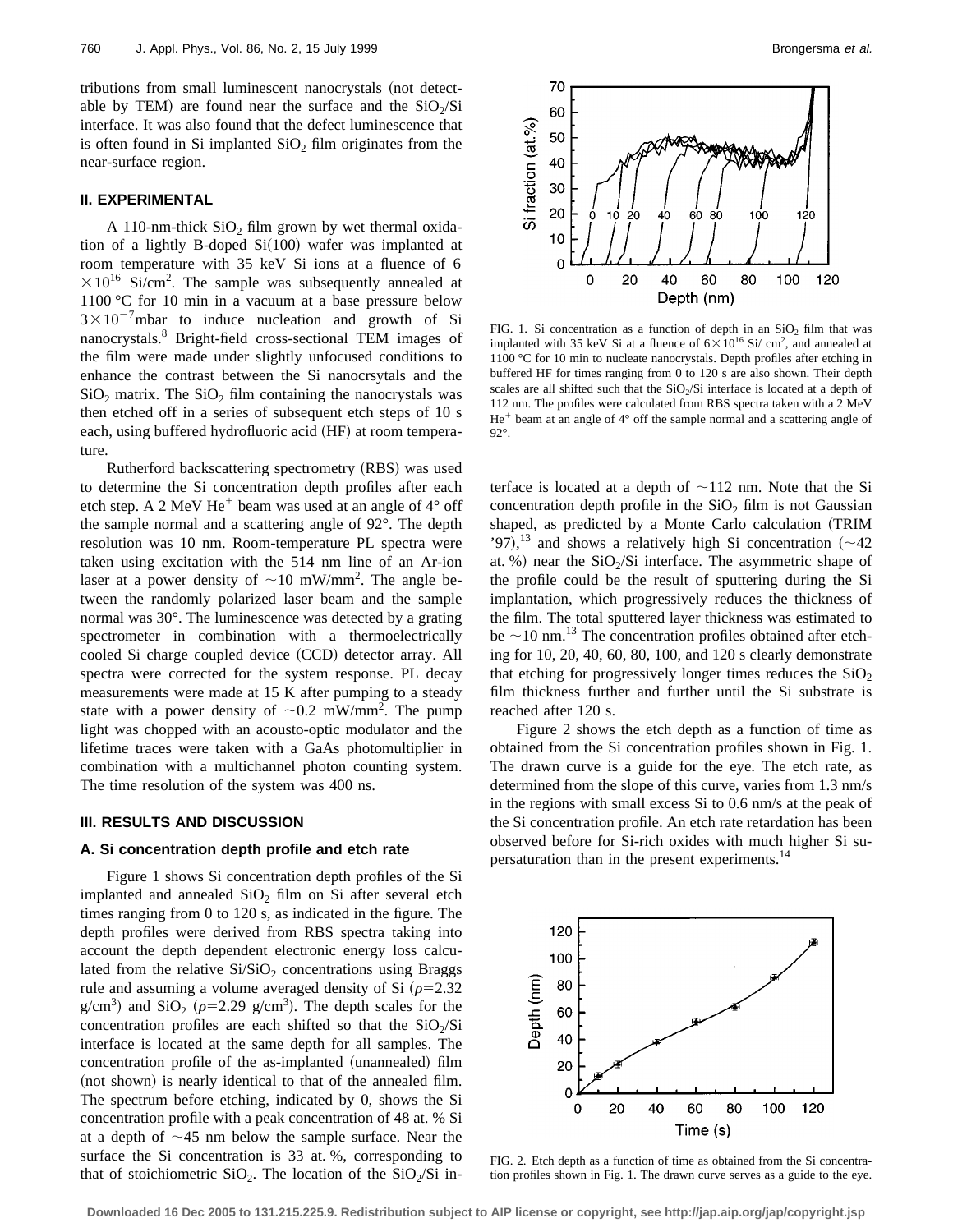

FIG. 3. (a) Room-temperature PL spectra ( $\lambda_{pump}$ = 514 nm) obtained from a  $SiO<sub>2</sub>$  film containing Si nanocrystals, after etching in buffered HF for times ranging from 0 to 120 s. (b) Difference spectra obtained by subtracting the PL spectra for subsequent etch steps in (a), and corrected in such a way that the spectral intensity at a fixed wavelength is proportional to the average concentration of nanocrystals emitting at that wavelength. The inset shows the pump intensity profile as a function of depth in the  $SiO<sub>2</sub>$  film, resulting from internal reflections of the pump light at the  $SiO<sub>2</sub>/Si$  interface and SiO<sub>2</sub>/air interface.

#### **B. Depth distribution of luminescent Si nanocrystals**

Figure  $3(a)$  shows room-temperature PL spectra obtained from the Si implanted and annealed  $SiO<sub>2</sub>$  film before and after etching several times up to 120 s. Before etching, the spectrum ranges from  $\lambda$ =500 nm to well beyond  $\lambda$ =900 nm. This corresponds to emission from nanocrystals with diameters of  $\sim$ 2 nm and larger.<sup>15</sup> The spectrum peaks at  $\lambda$ =790 nm, corresponding to a nanocrystal diameter of  $\sim$ 3–4 nm.<sup>15</sup> For increasing etch time, the overall PL intensity decreases continuously. Furthermore, the spectral shape and peak position also change upon each etch step. For example, after etching for 10–40 s, mostly components of the  $\lambda$ =500–800 nm part of the spectrum disappear, causing an apparent red shift of the peak position. For longer etch times, the  $\lambda$ =800– 900 nm spectral region shows a decrease as well. A small luminescence signal remains after 120 s. This is attributed to the presence of luminescent nanocrystals left on the substrate after the oxide layer is completely etched off. Indeed, atomic-force microscopy shows the presence of such nanocrystals at the surface of the fully etched film.

Figure 4 shows two normalized luminescence decay traces at  $\lambda$ =650 nm, measured at 15 K before and after etching for 10 s, and plotted on a logarithmic intensity scale. The trace taken before etching clearly shows two components with substantially different lifetimes. This is in agreement with previously obtained results, that demonstrated the existence of two luminescence sources in  $SiO<sub>2</sub>$  films containing



FIG. 4. Two luminescence decay traces taken at 15 K and 650 nm from the nanocrystals containing  $SiO<sub>2</sub>$  films before and after etching for 10 s in buffered HF, and plotted on a logarithmic intensity scale. The pump beam at 514 nm was switched off at time=0 ms.

Si nanocrystals made by ion implantation. $8$  One broad luminescence feature peaking at  $\lambda$ =600 nm was shown to be related to ion-irradiation-induced defects and has a lifetime shorter than 400 ns. The other was attributed to radiative recombination of quantum-confined excitons in the Si nanocrystals with a 1/*e* decay time on the order of 1.0 ms at 15 K. After etching for 10 s, the short lifetime component disappears. It is therefore concluded that the defect luminescence originates from the first etched layer, an  $\sim$ 15 nm thick nearsurface region. This is corroborated by the data in Fig.  $3(a)$ , which show that the PL intensity around  $\lambda$ =600 nm, attributed to defect luminescence, completely disappears after etching for 10 s. The fact that these luminescent defects are located in the near-surface region indicates that they are either preferentially formed near or at the  $SiO<sub>2</sub>$  surface or in regions with a low Si supersaturation. PL lifetime measurements (not shown) indicate that the defect luminescence is negligible at wavelengths longer than 700 nm.

After etching off the top part of the film that contained most of the luminescent defects, the decrease in PL intensity that was observed for longer etch times must be due to the removal of luminescent nanocrystals. Since the luminescence wavelength depends on the size of the nanocrystals, removal of a particular size nanocrystal will result in a decrease of the PL intensity at a certain wavelength. For example, a decrease in intensity at the short (long) wavelength side of the spectrum indicates that a layer containing small (large) size nanocrystals was etched off. At each wavelength the concentration of luminescent nanocrystals as a function of depth,  $n_{\lambda}(x)$ , can then be calculated from the decrease in PL intensity observed after each etch step. In the calculation of  $n_{\lambda}(x)$ from the different PL spectra, two correction factors should be taken into account. First, from the Si depth profiles in Fig. 1 it is clear that each step did not remove the same amount of material and this should be corrected. Second, it should be realized that due to internal reflections of the pump light at the  $SiO_2/air$  and the  $SiO_2/Si$  interface a standing light wave builds up in the  $SiO<sub>2</sub>$  film. This implies that nanocrystals located at different depths are not excited with the same intensity. A calculation of the pump intensity as a function of depth in the  $SiO<sub>2</sub>$  film before etching is shown as an inset in Fig. 3(b). Input parameters for this calculation are the  $SiO<sub>2</sub>$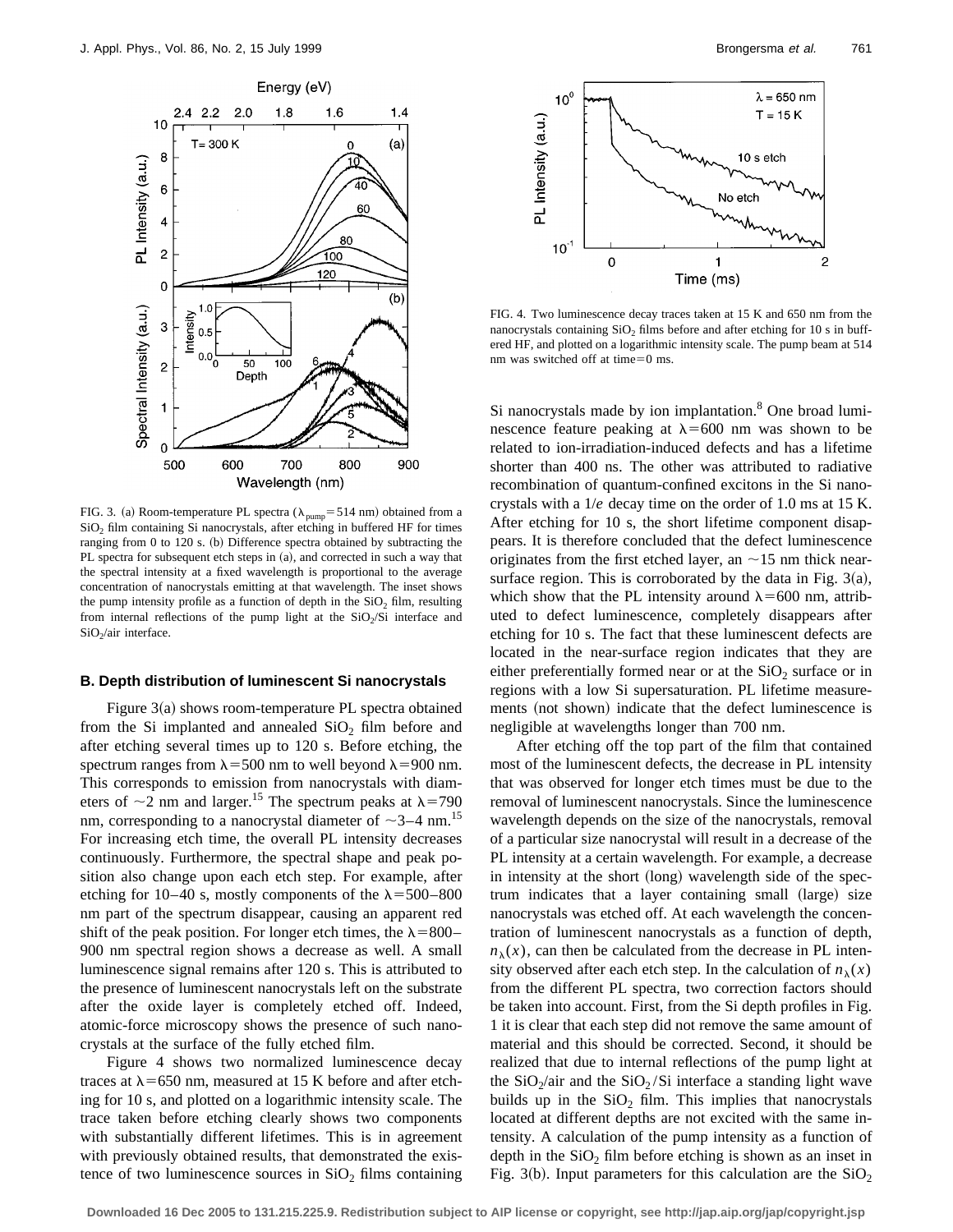film thickness of 112 nm and an average effective refractive index of the nanocrystal containing  $SiO<sub>2</sub>$  film of 1.65, as calculated by the Maxwell-Garnett theory.<sup>16</sup> The peak intensity is normalized to 1, and as seen in the inset the intensity varies by a factor 6.6 over the  $SiO<sub>2</sub>$  film thickness. For the determination of  $n_{\lambda}(x)$ , both the calculated shape of the pump intensity profile in the  $SiO<sub>2</sub>$  film and the changes that occur in this profile as the film gets thinner after each etch step were taken into account.

Figure  $3(b)$  shows the corrected difference spectra of Fig.  $3(a)$ , numbered according to the layer that was etched off. For each etch step one can now clearly see in which part of the spectrum the luminescence decreases and whether small or large nanocrystals were removed. For example, the largest decrease in the PL intensity at wavelengths shorter than 700 nm occurs during the first  $(1)$  and last  $(6)$  etch step. This means that almost all the small luminescent nanoparticles are located near the  $SiO<sub>2</sub>$  film surface or close to the  $SiO<sub>2</sub>/Si$  interface.

Figure  $5(a)$  shows a histogram of the depth dependence of the concentration of nanocrystals luminescing at  $\lambda$ =700 nm,  $n_{700}$ , as obtained from the six difference spectra in Fig.  $3(b)$ . The distribution of the relatively large nanocrystals emitting at  $\lambda$ =900 nm is shown in Fig. 5(b). The highest concentration of these nanocrystals is found in the center of the film, where the excess Si concentration is highest. For comparison, Fig.  $5(c)$  shows the excess Si concentration as a function of depth before etching, as obtained from Fig. 1. Figure  $5(d)$  shows a bright-field cross-sectional TEM image of the film. Despite the weak *Z* contrast between the Si and  $SiO<sub>2</sub>$ , it shows Si particles in the size range of 2–5 nm. As can be seen, the largest nanocrystals are mainly located near the center of the film, in agreement with the results obtained for  $n_{900}$  in Fig. 5(b). The TEM image does not show a high concentration of nanoparticles near the surface or near the Si/  $SiO<sub>2</sub>$  interface, in contrast to what the 700 nm data in Fig.  $5(a)$  indicate. It may well be that the nanocrystals emitting at 700 nm are too small to be seen by TEM. Alternatively, it may be that their concentration is very low. Note that the relative scales of  $n_{700}$  and  $n_{900}$  may not be compared, as nanocrystals of different size have different optical excitation cross sections and luminescence efficiencies.

The observation that the luminescence from small nanocrystals originates mainly from the near-surface region and the region near the  $Si/SiO<sub>2</sub>$  interface is very intriguing. It has important consequences for the engineering of Si nanocrystal size distributions in general. The origin of this peculiar distribution may be related to the nanocrystal size distribution itself, or to variations in the luminescence efficiency across the film, as will be discussed below.

From recent experiments it is known that the local average nanocrystal size for these annealing conditions increases with Si supersaturation, $17$  in agreement with classical particle coarsening theory.<sup>18</sup> This would explain that small nanocrystals are only found in the region with low supersaturation, i.e., near the surface. However, this argument does not explain the high density of small nanocrystals near the  $SiO<sub>2</sub>/Si$ interface as the supersaturation in that region is still quite high  $(8 \text{ at. } \%)$  [see Fig. 5 $(c)$ ]. Alternatively, it is very likely



FIG. 5. Histogram of the depth dependence of the concentration of optically active Si nanocrystals, emitting at  $\lambda$ =700 nm (a) and  $\lambda$ =900 nm (b), obtained from the data in Fig. 3. (c) The concentration of excess Si in the  $SiO<sub>2</sub>$ film as calculated from Fig. 1.  $(d)$  Bright-field cross-sectional TEM image of the nanocrystal containing  $SiO<sub>2</sub>$  film that was made under slightly defocused conditions to enhance the contrast between the Si nanocrystals and the  $SiO<sub>2</sub>$ matrix.

that the surface and the  $SiO<sub>2</sub>/Si$  interface both act as a sink for diffusing Si, thereby altering the local nanocrystal nucleation and growth kinetics such that relatively large amounts of small nanocrystals are formed. Indeed, such an effect has been observed for the case of Ge implanted  $SiO<sub>2</sub>$  films with a relatively high concentration of as-implanted Ge near the  $SiO<sub>2</sub>/Si$  interface. For these films a narrow band of Ge nanocrystals was found close  $(\sim 10 \text{ nm})$  to the Si/SiO<sub>2</sub> interface.<sup>19</sup> In the present experiments, the typical Si diffusion distance at 1100 °C, 10 min is a few nm,<sup>14</sup> so that strong effects on the nucleation kinetics can indeed be expected close to the two interfaces. In this way surfaces and interfaces may be used in the future to fit size distributions of Si nanocrystals in  $SiO<sub>2</sub>$ .